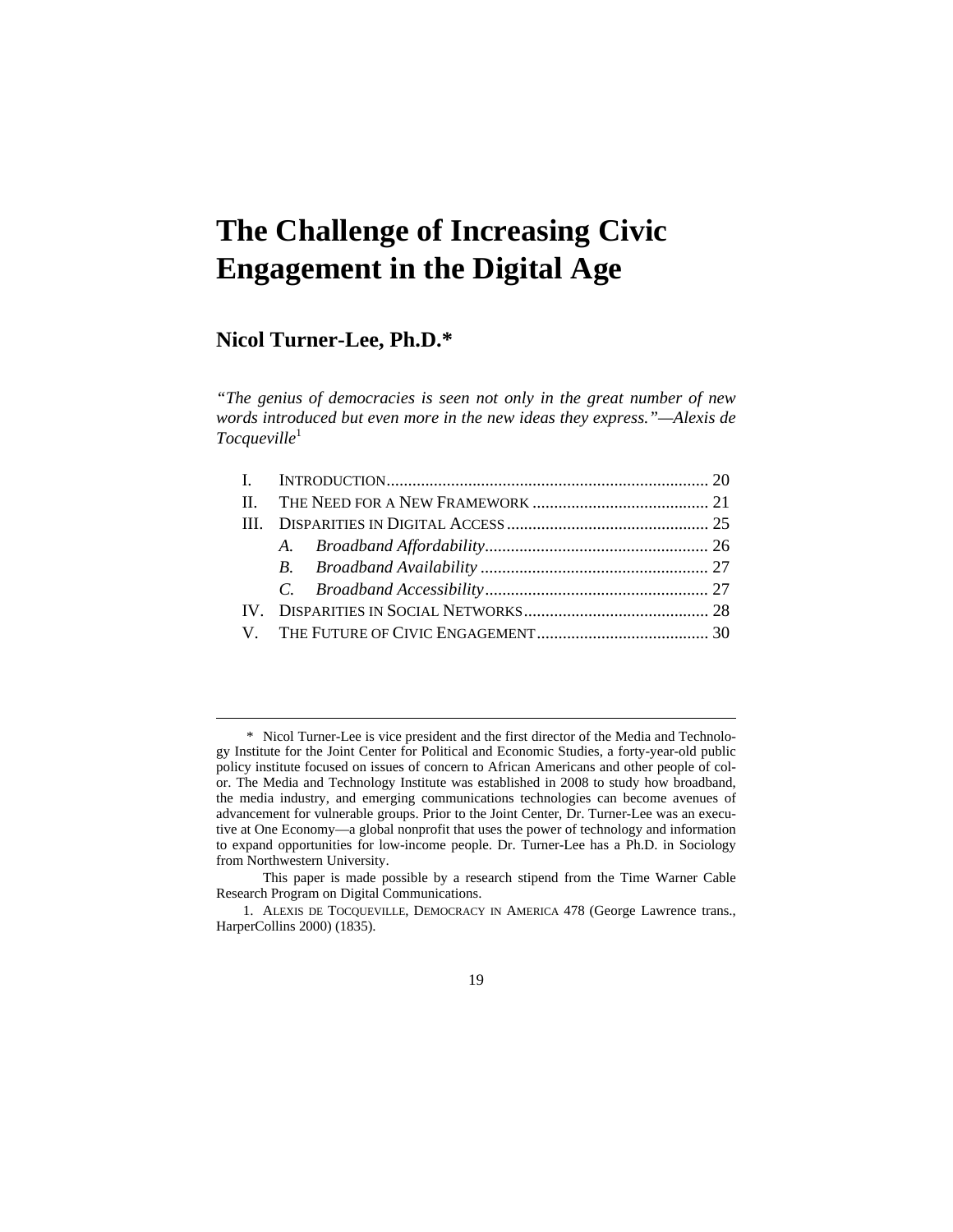## I. INTRODUCTION

The Internet has become the new platform for freedom of speech and the expression of civic ideas. With more than seventy percent of Americans online, virtual micro-communities, or niche web portals, have made it easier for people to deliberately seek out and sustain relationships with those that share similar interests, opinions, and backgrounds.<sup>2</sup> Citizens can pick and choose both the online destination where they want to share and the preferred format to communicate their opinions, whether through a blog, video, podcast, or tweet. Before the Internet, these ideas were shared at community town hall and block club meetings. People came together physically to mobilize around issues and to develop strategies for collective action. The civil rights movement of the 1960s is one such example. Civil rights leaders often planned activities in church basements, ultimately leading to well-orchestrated protests against legalized racism. These demonstrations culminated in a series of laws banning discrimination in public accommodations, public facilities, public education, federally assisted programs, employment, and voting.<sup>3</sup>

Most recently, the 2008 presidential election demonstrated how the Internet could drive public opinion and voter participation. President Barack Obama's campaign used online tools and social networks in a way that contributed to his victory as the first African American president of the United States. The Obama campaign used the Internet to raise half a billion dollars, the largest amount of contributions to a political operation ever received through online donations.<sup>4</sup> His website, MyBarackObama.com, gathered thousands of e-mail addresses, and, in turn, nurtured a vast base of national volunteers supporting the campaign's field tactics. Young supporters of President Obama, especially those under the age of thirty, used social networking sites to inspire their peers to vote, resulting in more than twenty million young people participating in the 2008 election, an increase of 3.4 million compared to  $2004$ .<sup>5</sup>

 <sup>2.</sup> *See* John B. Horrigan, *Broadband Adoption and Use in America* 3 (FCC, Omnibus Broadband Initiative, Working Paper Series No. 1, 2010), http://hraunfoss.fcc.gov/edocs\_public/ attachmatch/DOC-296442A1.pdf; JON P. GANT ET AL., JOINT CTR. FOR POLITICAL & ECON. STU-DIES, NATIONAL MINORITY BROADBAND ADOPTION: COMPARATIVE TRENDS IN ADOPTION, ACCEP-TANCE AND USE 1 (Feb. 2010), http://www.jointcenter.org/publications1/publication-PDFs/MTI\_BROADBAND\_REPORT\_2.pdf.

 <sup>3.</sup> *See generally* Civil Rights Act of 1964, 42 U.S.C. §§ 1981–2000(f) (2006).

 <sup>4.</sup> *Summary Data for Barack Obama*, OPENSECRETS.ORG, http://www.opensecrets.org/ pres08/summary.php?id=n00009638 (last visited Nov. 15, 2010); Mitch Wagner, *Obama Election Ushering in First Internet Presidency*, INFORMATIONWEEK.COM (Nov. 5, 2008), http://www.informationweek.com/news/government/showArticle.jhtml?articleID=21200081.

 <sup>5.</sup> Ctr. for Info. & Research on Civic Learning & Engagement, *Youth Turnout Rate Rises to at Least 52%*, CIVICYOUTH.ORG (Nov. 7, 2008), http://www.civicyouth.org/?p=323.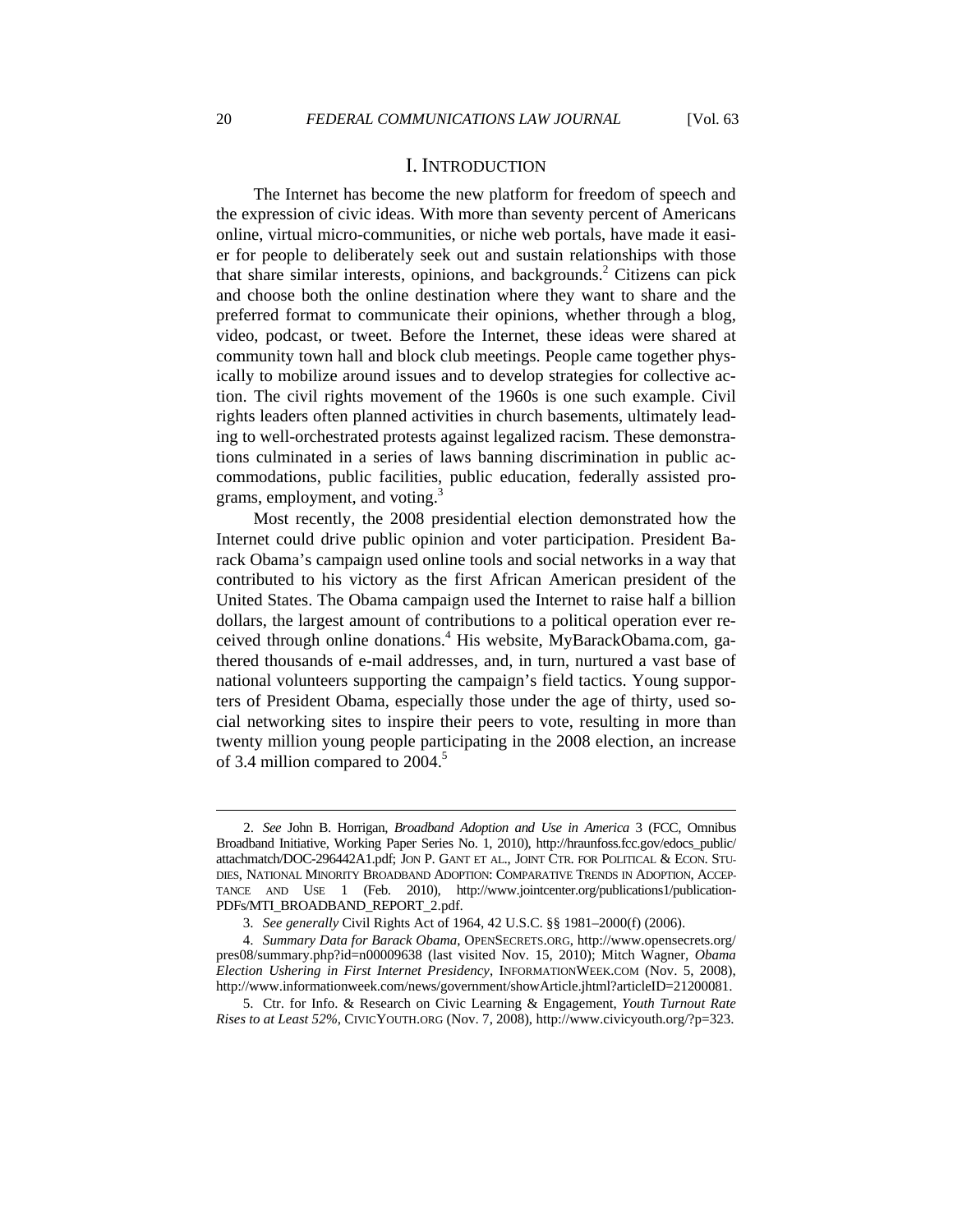Today, Internet use continues to increase. As previously stated, more than seventy percent of Americans are online, and use of social networking sites has tripled.<sup>6</sup> College-educated, affluent minorities that were previously the slowest to use the web are now more prevalent users.<sup>7</sup> In many ways, this surge in online activity makes it possible for people to organize and unite in more powerful ways and voice opinions on predominant issues. Yet, disparities in digital access, especially among the less educated and poor, further contribute to the further alienation and possible disenfranchisement of these groups. Moreover, the affinity of individuals toward these online, niche-based communities can potentially inhibit broad coalition building, an essential aspect of American democracy.

While the example of the 2008 presidential election foreshadows the role of the Internet in our democracy, addressing the factors that create and maintain stratification on the web is the main focus of this Essay. I argue that unequal access to the Internet affects civic engagement when groups are underrepresented or on the periphery of online activity. Moreover, political deliberation among a diverse group of citizens is limited when individuals cluster themselves on the web within communities that essentially mirror their offline networks and experiences. In this Essay, I offer policymakers and other civic leaders interested in creating a just and inclusive democracy a series of strategies for transforming the Internet into a place for deliberative exchange that impacts future public policies, promotes digital inclusion, and restructures online platforms to more effectively broker relationships between diverse people and causes.

This Essay will first explore the tension between traditional and online civic engagement and underscore how the Internet is shaping how public opinion gets exchanged and acted on. Next, I will delve into disparities in digital access and how these restrict the less educated, able, and affluent from contributing to public discourse. Finally, I will offer a series of strategies for policymakers to ensure the Internet becomes a space for more robust civic engagement by drawing attention to its structure, experience, and role in the future of American democracy.

## II. THE NEED FOR A NEW FRAMEWORK

The concepts of democracy and civic engagement have long interest-

 <sup>6.</sup> *Social Networking and Blog Sites Capture More Internet Time and Advertising*, NIELSENWIRE (Sep. 24, 2009), http://blog.nielsen.com/nielsenwire/online\_mobile/socialnetworking-and-blog-sites-capture-more-internet-time-and-advertisinga/. *See also* Scott Keeter, Juliana Horowitz & Alec Tyson, *Young Voters in the 2008 Election*, PEW RESEARCH CENTER PUBLICATIONS (Nov. 12, 2008), http://pewresearch.org/pubs/1031/young-voters-inthe-2008-election.

 <sup>7.</sup> *See* GANT ET AL., *supra* note 2, at 1.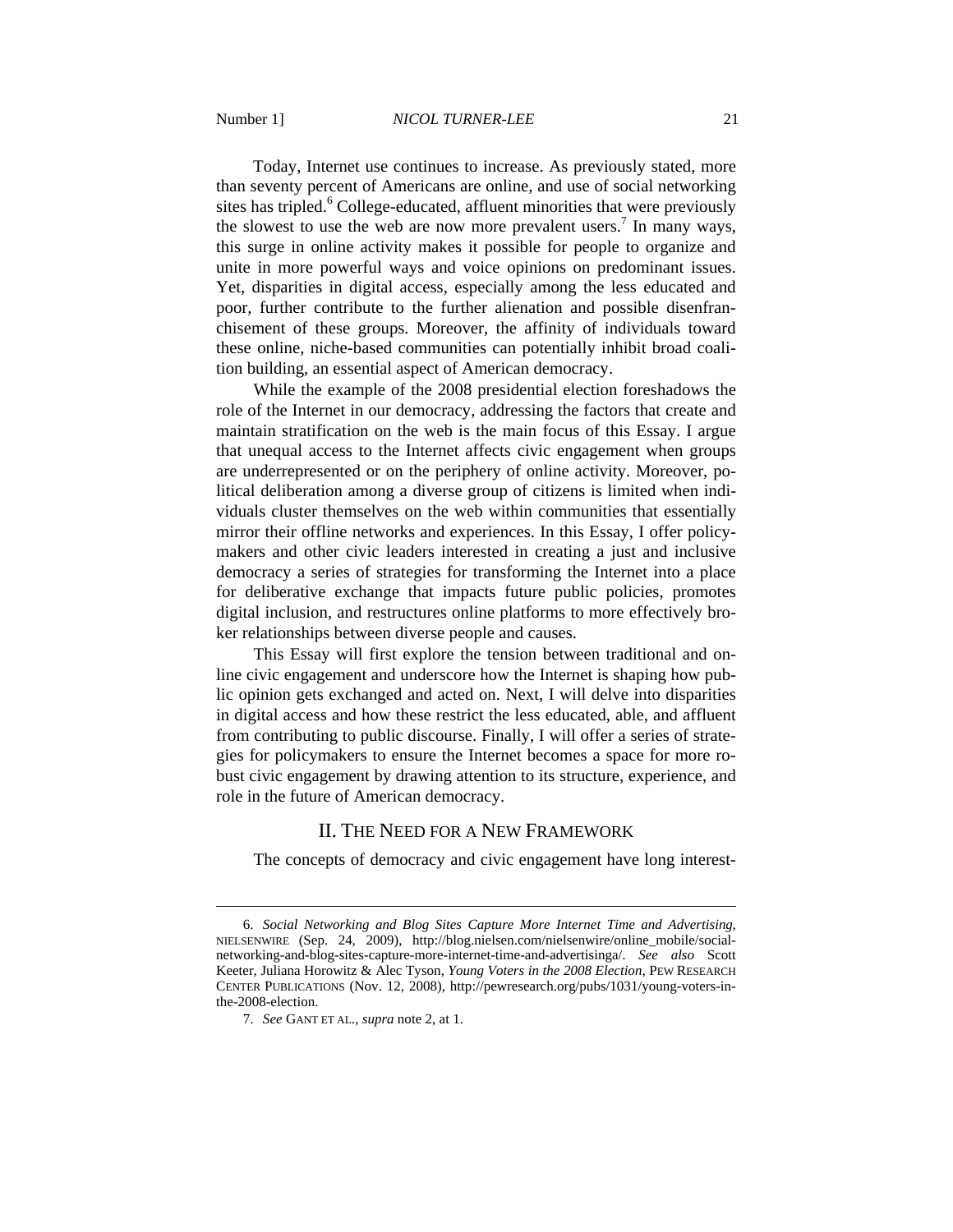ed scholars exploring how citizens engage in civic and political processes.<sup>8</sup> Since 1835, when De Tocqueville outlined the challenges facing American democracy,<sup>9</sup> researchers have investigated civic participation and its impact on individual and collective action. Recent scholars, however, have argued that civic engagement has been steadily declining in our nation since the mid-1960s. Robert Putnam concluded that eroding family structures due to two-career households, suburbanization and urban sprawl, increasing television consumption, and generational shifts all led to waning participation in community life.<sup>10</sup> For Putnam, these factors negatively impact the growth of social capital, that which brings citizens together to resolve collective problems.

Other scholars echo Putnam's beliefs and perceive the Internet as the next medium to hamper the gains of democracy. Frank Rusciano pointed to a degradation in social capital, especially as the Internet prompts people to lose sight of their ability to share and form physical relationships with one another.<sup>11</sup> Thus, the more people are online, the less likely they are engaged in traditional, physical spaces that promote intimacy—whether at a parentteacher association meeting or a baseball game.

Sociologist Barry Wellman took another approach to understanding the Internet as help or hindrance to civic engagement. Sharing a concept called "networked individualism," Wellman argues that new technologies are shifting the core of communities from physically fixed and bounded groups to social networks.<sup>12</sup> For Wellman, the Internet has not necessarily contributed to social isolation, but has created new forms of social interaction that cannot be measured against standard indicators of social capital. New online collaboration tools, such as blogs, podcasts, and wikis, may lead to the revitalization of American democracy, as more people are participating and contributing to current public discourse.

To Wellman's point, social networking sites like Facebook, Twitter, MySpace, and Meetup are becoming the new vanguards for public engagement as they build communities of similar interests and galvanize people around common causes.<sup>13</sup> Becoming the preferred destination for

 <sup>8.</sup> *See generally* CIVIC ENGAGEMENT IN AMERICAN DEMOCRACY (Theda Skocpol & Morris P. Fiorina eds., 1999).

 <sup>9.</sup> *See generally* DE TOCQUEVILLE, *supra* note 1.

 <sup>10.</sup> *See generally* ROBERT D. PUTNAM, BOWLING ALONE: THE COLLAPSE AND REVIVAL OF AMERICAN COMMUNITY (2000).

 <sup>11.</sup> *See* Frank Louis Rusciano, *"Surfing Alone": Internet Communities, Public Opinion, and Civic Participation*, PUBLICOPINIONPROS.NORC.ORG (Apr. 2005), http://www.publicopinionpros.norc.org/features/2005/apr/rusciano.asp.

 <sup>12.</sup> *See* Barry Wellman, *Physical Place and Cyberplace: The Rise of Personalized Networking*, 25.2 INT'L J. URBAN & REG. RES. 227, 228, 231, 247–48 (2001).

 <sup>13.</sup> For example, since Facebook introduced *Causes* to over 175 million Facebook users in 2007, *Causes* has been the leader in getting individuals aligned with the missions of vari-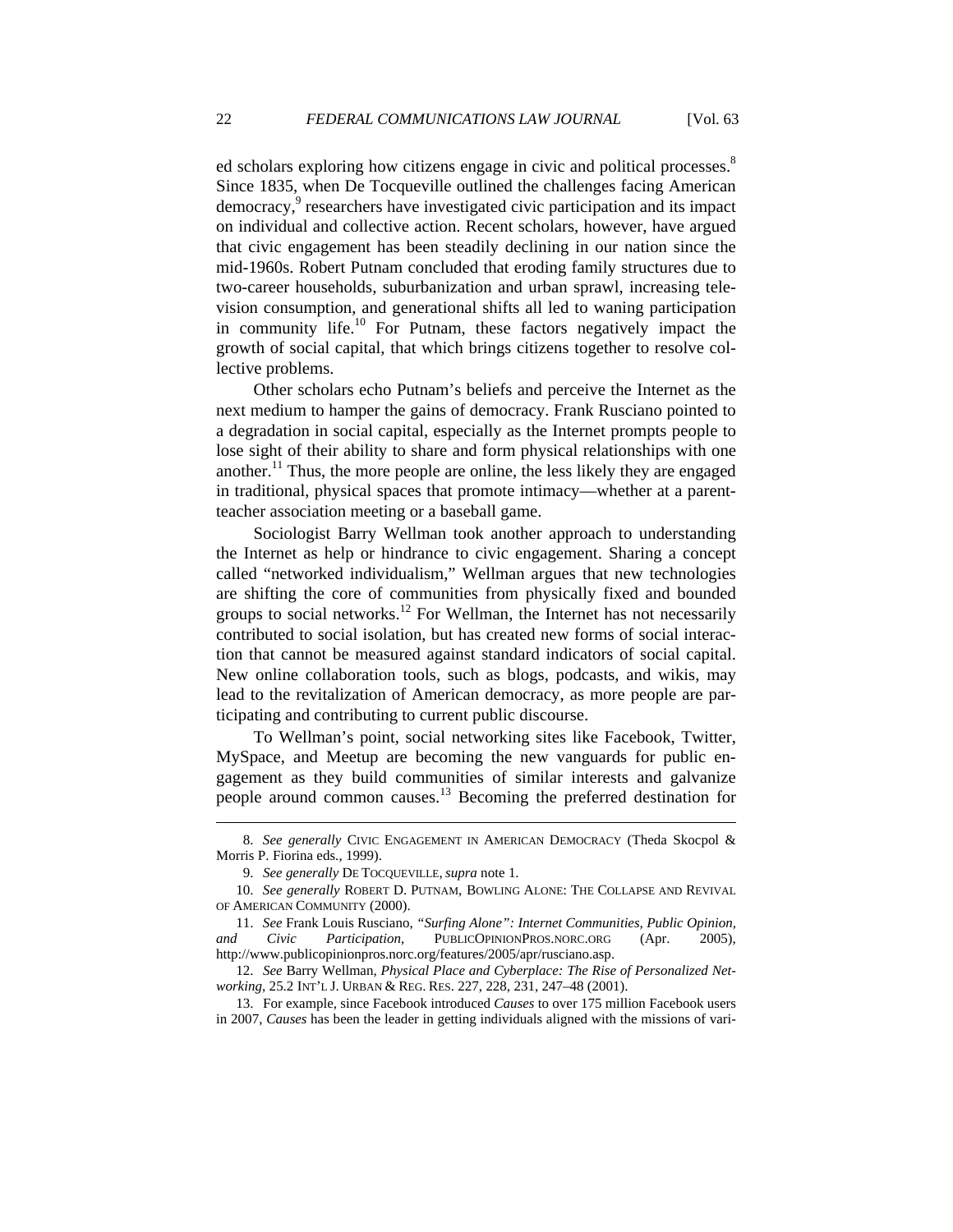many, social networking websites are reengineering how individuals share, discuss, and exchange ideas, as well as forge connections based on similar interests, tastes, and even friends. In 2009, research from the Pew Internet and American Life Project concluded that "46% of online American adults 18 and older use a social networking site like MySpace, Facebook or LinkedIn, up from 8% in February 2005.<sup>"14</sup> Although younger people are more likely to use social networking, over the past few years, older Americans are flocking to social networking sites and quickly becoming the fastest growing group of social network users.<sup>15</sup>

The earthquake in Haiti is a recent example of new media's influence on civic engagement. When news of the tragedy hit, millions of Internet users donated money toward disaster relief efforts through websites and text-messaging campaigns. These numbers were expanded by thousands of empathetic Internet users who also reached out to their social networks to forge volunteer efforts and find emergency items for Haiti's affected citizens. $^{16}$ 

These dynamic online tools are also being used by government at all levels to increase citizen feedback and participation. The Benton Foundation's publication, *Using Technology and Innovation to Address Our Nation's Critical Challenges,* stated that the Internet has "tremendous opportunity to reenergize government, making it more efficient, transparent, accountable, and open to the active participation of the citizens it serves, while generating cost savings in the billions of dollars."<sup>17</sup> Government use of web 2.0 and 3.0 applications further promotes efficiency when citizens are able to point out waste, fraud, and abuse.

The bipartisan Federal Funding Accountability and Transparency Act of 2006—cosponsored by then-Sen. Barack Obama and Sen. John McCain and which resulted in the launching of *USASpending.gov* in December

ous organizations.

 <sup>14.</sup> Amanda Lenhart, *The Democratization of Online Social Networks*, PEWINTERNET (Oct. 8, 2009), http://pewinternet.org/Presentations/2009/41--The-Democratization-of-Online-Social-Networks.aspx.

 <sup>15.</sup> *See* MARY MADDEN, OLDER ADULTS AND SOCIAL MEDIA 2 (Aug. 27, 2010), http://pewinternet.org/~/media//Files/Reports/2010/Pew%20Internet%20- %20Older%20Adults%20and%20Social%20Media.pdf.

 <sup>16.</sup> *See, e.g.*, Anita Hamilton, Donating by Text: Haiti Fundraising Goes Viral, TIME, Jan. 13, 2010, *available at* http://www.time.com/time/business/ article/0,8599,1953528,00.html; M.G. Siegler, Text Message Donations to Haiti Cross \$10 Million; Companies Commit Immediate Funds, TECHCRUNCH (Jan. 15, 2010), http://techcrunch.com/2010/01/15/haiti-text-donations/; \$2 Million in Donations for Haiti, via Text Message, BITS (Jan. 13, 2010, 6:38 PM), http://bits.blogs.nytimes.com/ 2010/01/13/1-million-in-donations-for-haiti-via-text-message/.

 <sup>17.</sup> JONATHON RINTELS, THE BENTON FOUNDATION, AN ACTION PLAN FOR AMERICA: USING TECHNOLOGY AND INNOVATION TO ADDRESS OUR NATION'S CRITICAL CHALLENGES 34 (2008), http://www.benton.org/sites/benton.org/files/Benton\_Foundation\_Action\_Plan.pdf.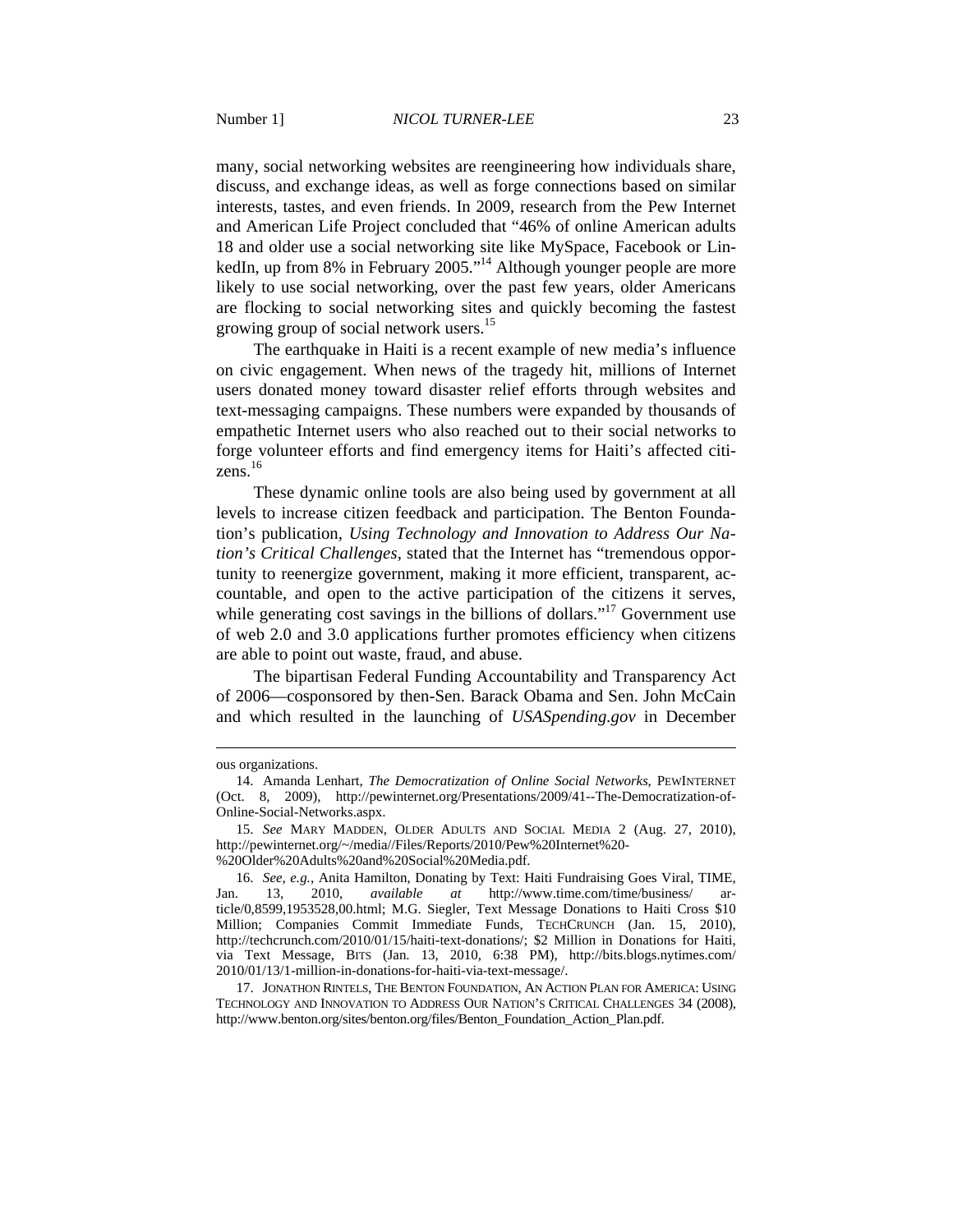2007—is an example of government's promotion of the Internet for civic engagement.18 President Obama's December 2009 *Open Government Directive* demonstrates the federal government's commitment to innovation and civic participation.<sup>19</sup> The FCC's use of online social networking sites and new media tools, such as YouTube, Second Life, Twitter, and Facebook, connected some 335,000 citizens to public workshops and online public feedback forums in the development of the *National Broadband Plan*. 20 The final report reflected not only the formal written input of tens of thousands of commentators, but also of the many thousands of other citizens who submitted comments to the FCC broadband blog, edited portions of draft text via IdeaScale, and submitted questions and comments during webcasted public hearings and workshops.

These examples of how the Internet is increasing civic engagement are promising, especially as people become more dispersed and diverse in our nation. Yet the question of whether or not these online exchanges can inspire collective action and generate social change remains unanswered. Historic social movements that fought for civil and women's rights were highly dependent on robust exchanges and tactics to formulate their call to action. From college students to church pastors to seasoned community organizers, the people that were a part of these movements knocked on doors, made telephone calls, and participated in nonviolent protests to draw attention to their issues. Participants in these movements were highly diverse in their racial and ethnic origin, gender, sexual orientation, socioeconomic status, education, values, and interests. While their upbringing might have differed, their overarching belief in the power of democracy led to insurgency among these groups.

Can the Internet replicate this level of diversity and influence political activism? Will broad coalitions of people emerge from an online space that is still primarily controlled by one's affinity towards one social network over the other? Getting together with others to discuss issues of public concern on the web is just one form of collective action. And in agreement with Putnam, there is probably no substitute for the intimacy that forms when individuals are physically drawn together. However, even behind the

 <sup>18.</sup> Federal Funding Accountability and Transparency Act of 2006, Pub. L. No. 109- 282, 120 Stat. 1186; *see also* RINTELS, *supra* note 17, at 34 (noting that information about federal grants, contracts, loans, and other financial information is available to the general public on USASpending.gov).

 <sup>19.</sup> *See generally* Memorandum from Peter R. Orszag on Open Government Directive (Dec. 8, 2009), http://www.whitehouse.gov/sites/default/files/omb/assets/ memoranda\_2010/m10-06.pdf.

 <sup>20.</sup> Aaron M. Cohen, *Social Networking and Open Government: U.S. Agency Harnesses the Internet to Address Broadband's Infrastructure Challenge*, FUTURIST (July 1, 2010), http://www.allbusiness.com/technology/software-services-applicationsinternet/14683371-1.html.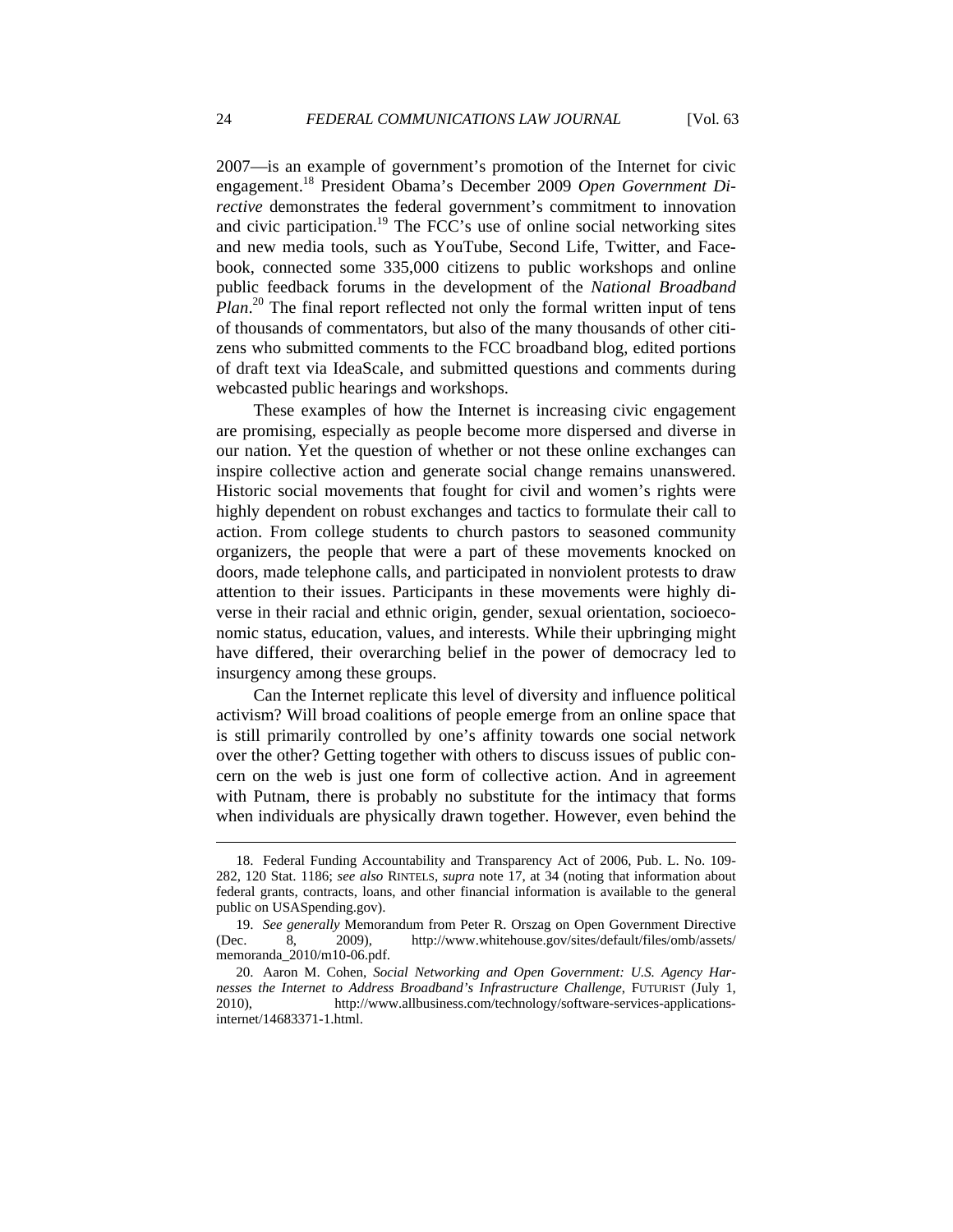isolation of one's computer, the sophistication of the Internet in bringing people closer to public issues can possibly convert naysayers into supporters of emerging social movements.

The Internet presents an opportunity to extend the reach of our democracy and heighten the mobilization of citizens around issues of importance. To get there, however, issues related to disparities in digital access and social networks need to be addressed. The next section discusses these challenges in more detail.

### III. DISPARITIES IN DIGITAL ACCESS

Despite an increase in national broadband adoption, many people remain offline. A recent report by the Joint Center for Political and Economic Studies found that among the 100 million Americans who do not have broadband at home, there are significant demographic differences based on age, gender, education, level of Internet experience, and income that potentially influence their acceptance and use of the Internet.<sup>21</sup> While more African Americans and Hispanics are getting online, those getting online tend to be more affluent and better educated.<sup>22</sup> Recent data released by the FCC and the U.S. Department of Commerce affirm this trend. According to the recent FCC Working Paper on broadband adoption and use, fifty-nine percent of African Americans have broadband connections at home, $^{23}$  reflecting a considerable increase from the forty-six percent who had adopted broadband at home in 2009.<sup>24</sup>

Unfortunately, those Americans who stand to gain the most from the Internet are unable to use it to break the trajectories of social isolation, poverty, and illiteracy. Seniors, low-income people, people with disabilities, and the less-educated segments of the American population who are wrought with economic and social hardship are largely not reaping the benefits of digital access. Table 1 illustrates some of these disparities.

 <sup>21.</sup> GANT ET AL., *supra* note 2, at 2.

 <sup>22.</sup> *Id.* at 13.

 <sup>23.</sup> Horrigan, *supra* note 2, at 3.

 <sup>24.</sup> JOHN HORRIGAN, PEW INTERNET & AMERICAN LIFE PROJECT, HOME BROADBAND ADOPTION 2009: BROADBAND ADOPTION INCREASES, BUT MONTHLY PRICES DO TOO 4 (June 2009), http://www.pewinternet.org/Reports/2009/10-Home-Broadband-Adoption-2009.aspx.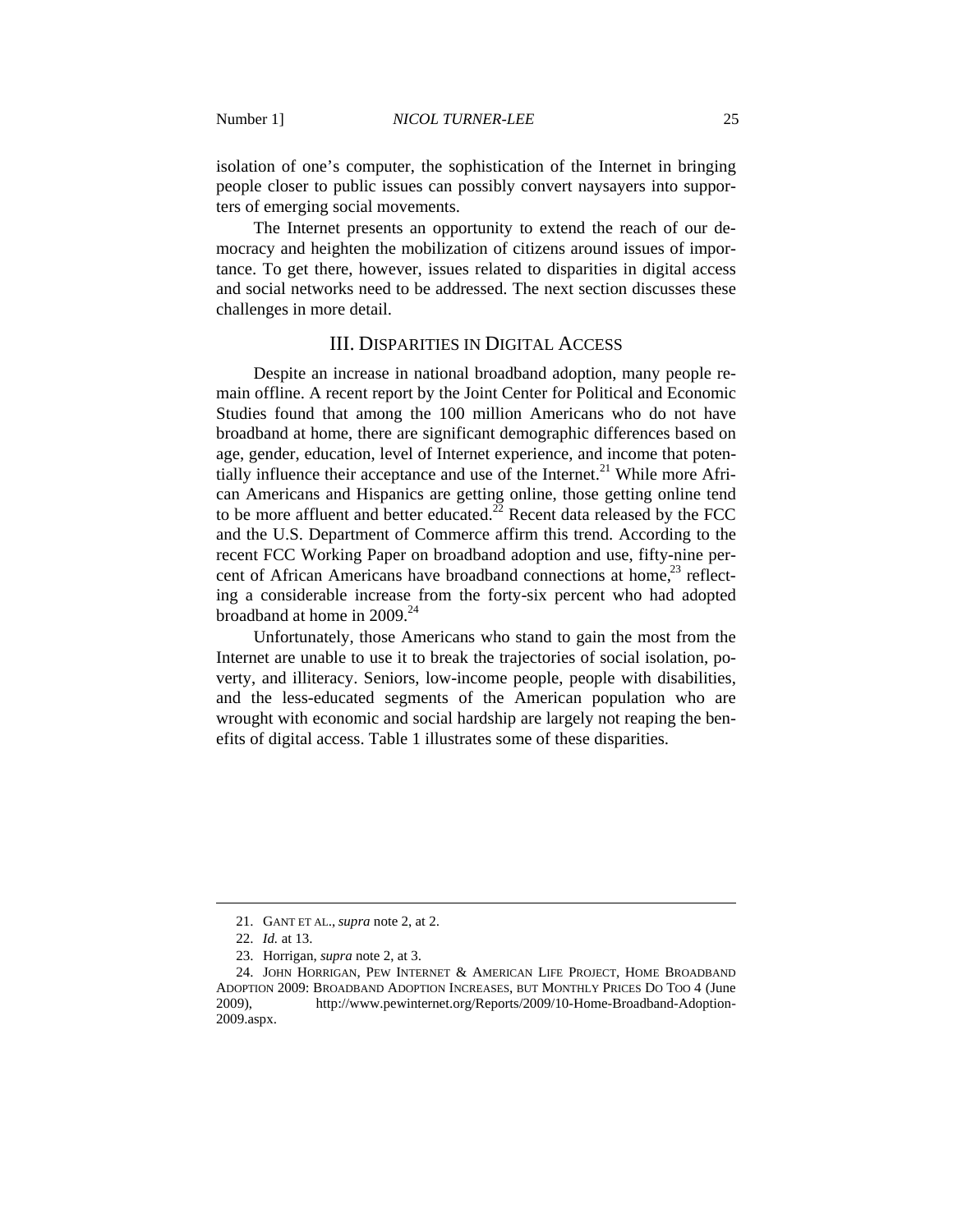

**Table 1: Broadband Adoption by American Adults by** 

Only twenty-four percent of people with less than a high school education and forty percent of households with incomes under \$20,000 are likely to adopt broadband in America.<sup>25</sup> While differences in Internet access have slowly narrowed between whites, blacks, and Hispanics, income and educational attainment still define who benefits. The glaring statistics generated by a 2010 report published by the Joint Center for Political and Economic Studies indicated that low-income high school dropouts were three times less likely to have a residential broadband connection than were more affluent and educated individuals.<sup>26</sup>

The barriers of affordability, availability, and accessibility tend to be the primary reasons why vulnerable groups are not getting online.

#### *A. Broadband Affordability*

The cost of broadband continues to be a major barrier to broadband adoption by segments of the population. The recent FCC study on broadband adoption and use found that when consumers were asked what they paid for the various telecommunications services (cell phone, landline phone, Internet, cable, TV, satellite, or wireless broadband), overall respondents reported paying \$40.68 per month for their broadband Internet connections.<sup>27</sup> Those who shared that they bundled Internet with other ser-

 <sup>25.</sup> Horrigan, *supra* note 2, at 13.

 <sup>26.</sup> GANT ET AL., *supra* note 2, at 2–3.

 <sup>27.</sup> Horrigan, *supra* note 2, at 3–4.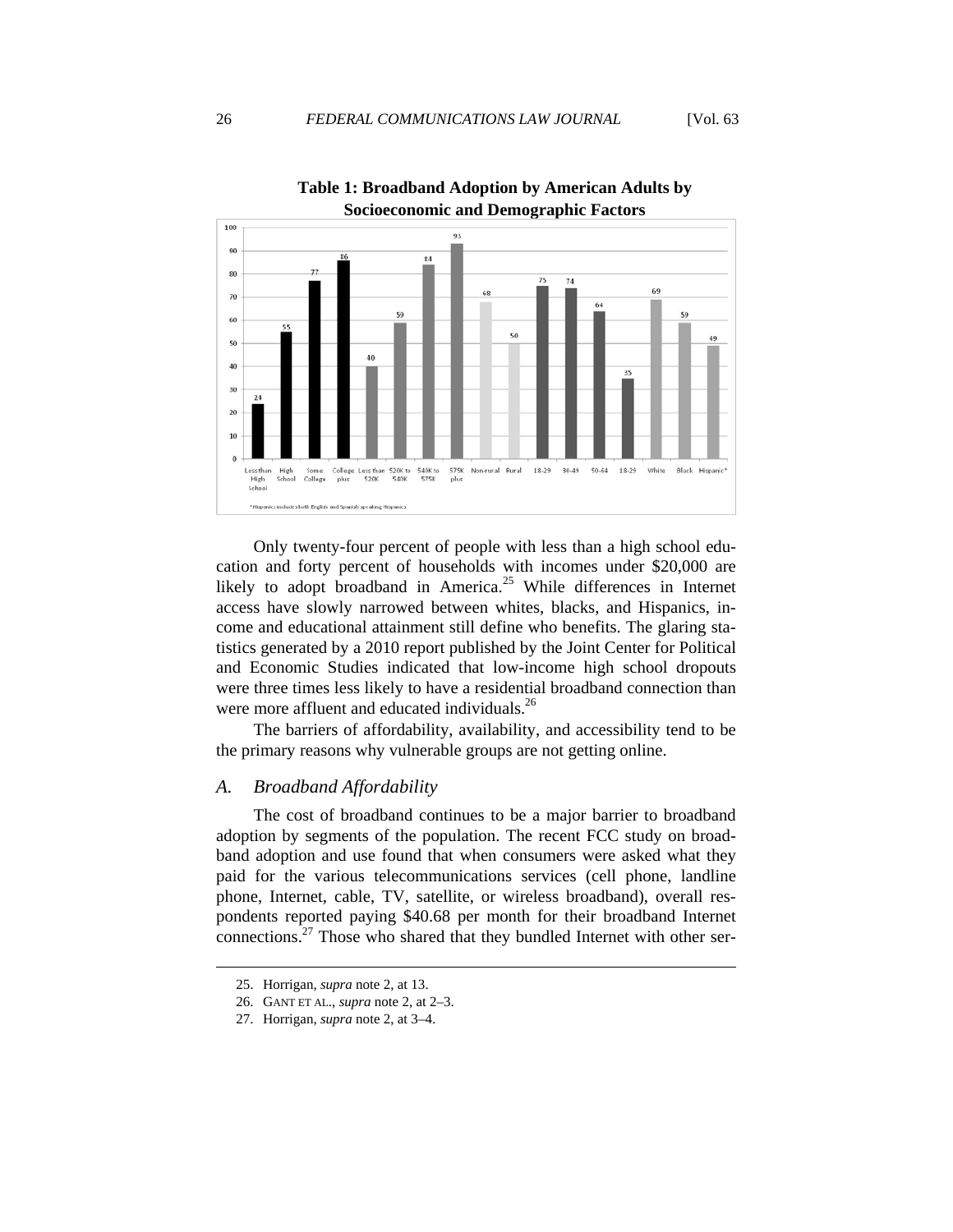vices paid on average \$37.70, while others with a stand-alone connection reported  $$46.25$  as their monthly bill.<sup>28</sup> The FCC data aligns with research from the April 2009 Pew Internet and American Life Project that reported an average monthly bill of \$39 for users.<sup>29</sup> All of these findings clearly suggest that the price of monthly broadband services might serve as a barrier to individuals on a fixed or limited income.

#### *B. Broadband Availability*

The proximity to service also affects an individual's decision to adopt high-speed broadband. People from rural communities or urban markets without a proven-business case for services experience lag in getting connected to high-speed broadband services. Although penetration to underserved communities has been increasing with recent private sector investment and government stimulus programs, the need for ubiquitous access is still a persistent requirement to alleviate digital disparities that exist for vulnerable populations—especially seniors, low-income individuals, rural residents, and people with disabilities. Older minorities, especially those from rural communities, were the least likely to benefit from Internet access as compared to other groups.<sup>30</sup>

## *C. Broadband Accessibility*

Having the necessary hardware, digital literacy training, and appealing online content also influences who gets online. While many policymakers see the promise of mobile broadband as narrowing digital access, people still require the hardware—whether a PC, smartphone, iPad, or netbook—to successfully navigate the web. While more minorities were likely to own cell phones, low computer ownership rates created additional obstacles to access for poor African Americans and Hispanics.<sup>31</sup> Moreover, individuals need the appropriate online training and experience to have an enriched online experience. Similar to driving a vehicle, novice Internet users require the training to be more effective navigators of the online world. Finally, how people perceive the value of the web is of equal importance. The majority of broadband research clearly indicates that a large proportion of Americans are simply not interested in getting online because of their preconceived notions about its value.<sup>32</sup> Creating relevant, meaningful content for citizens that is multilingual, literacy appropriate, and shared at different ability levels is an important catalyst for increasing online par-

 <sup>28.</sup> *Id.*

 <sup>29.</sup> HORRIGAN, *supra* note 24, at 5.

 <sup>30.</sup> *See id.* at 13–14.

 <sup>31.</sup> *See* GANT ET AL., *supra* note 2, at 2.

 <sup>32.</sup> *See id.* at 29; Horrigan, *supra* note 2, at 27; HORRIGAN, *supra* note 24, at 41.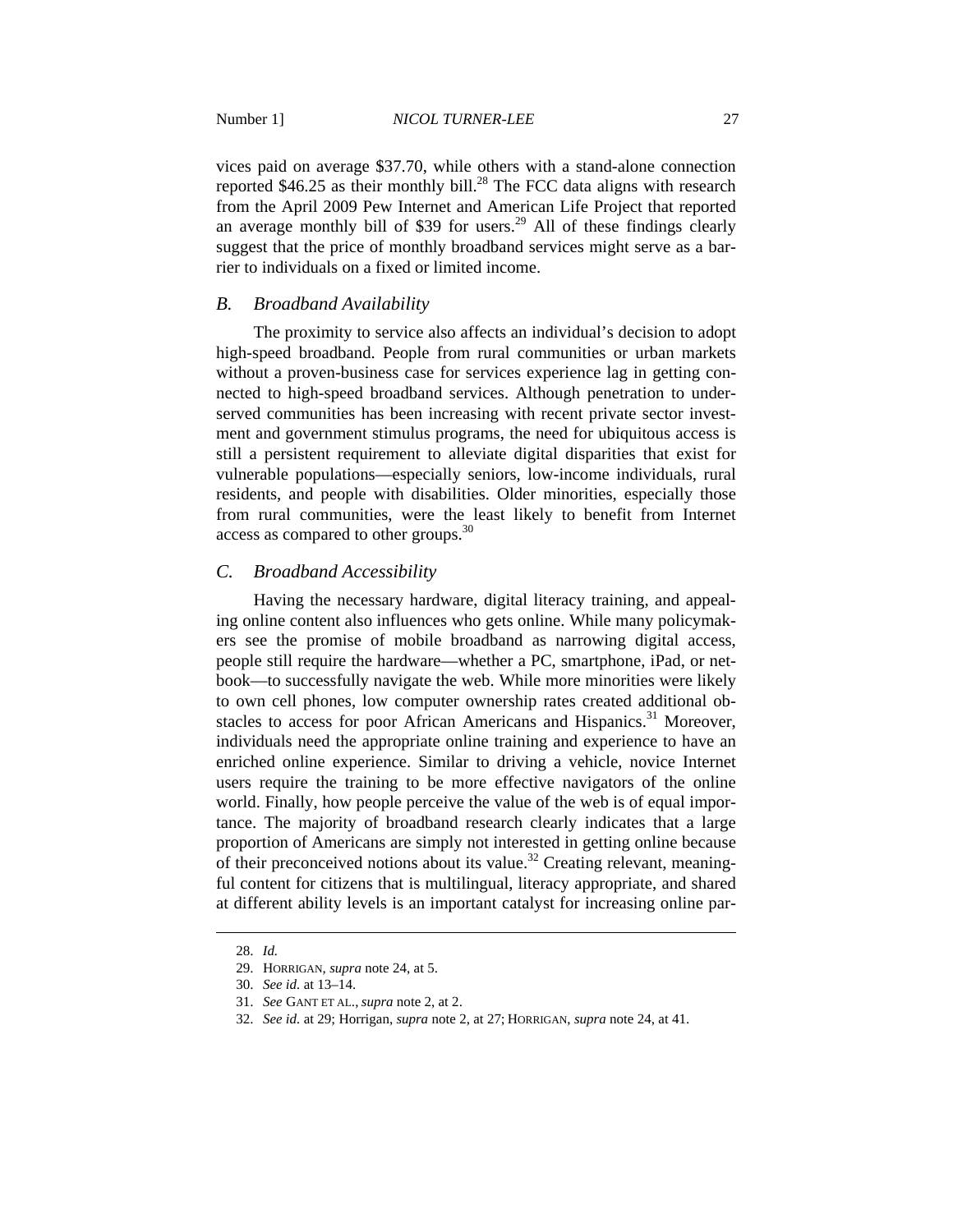ticipation.

Digital inclusion has the greatest potential to benefit the very communities in which it is now lacking. A report issued by University of Minnesota's Institute on Race and Poverty asserts that broadband and the Internet are ultimately about access to employment, human services, and community opportunities. These opportunities improve quality of life by offering better wages, housing, social and health services, quality educational systems, and more.<sup>33</sup> Furthermore, being online allows these vulnerable populations to participate in the current conversations on political issues at their inception before becoming legislation.

Regrettably, civic activity, whether online or offline, tends to correlate with an individual's background. According to a 2009 report on the Internet and civic engagement from the Pew Internet and American Life Project, political activity is highly correlated with one's income and educational attainment. $34$  More affluent and educated Internet users also are much more likely to be very politically engaged than those that are not well off.<sup>35</sup> While lack of access to a home broadband connection is a partial explanation for online differences, low-income, less educated people tend not to know what the overall issues are and do not have a means for debating them.<sup>36</sup> When we compare these statistics with the trend in Internet use, those segments of the population that could benefit from public policies aimed at reducing poverty and educational and social inequalities are limited by their lack of digital access. The impact of being alienated from predominant national conversations, therefore, fosters a new type of isolation, especially around the issues that matter most to our nation.

## IV. DISPARITIES IN SOCIAL NETWORKS

Even with the increased use of online social network sites, there continue to be limitations. Some scholars argue that virtual communities merely mirror offline communities, especially in terms of economic, racial, and educational differences.<sup>37</sup> Thus, the current organization of the Internet's microcommunities might actually stratify the web and deepen the inequali-

 <sup>33.</sup> INST. ON RACE & POVERTY, DIGITAL JUSTICE: PROGRESS TOWARDS DIGITAL INCLUSION IN MINNESOTA 2 (2006), http://www.irpumn.org/website/projects/ index.php?strWebAction=project\_detail&intProjectID=12.

 <sup>34.</sup> AARON SMITH ET AL., PEW INTERNET & AM. LIFE PROJECT, THE INTERNET AND CIVIC ENGAGEMENT 36 (2009), http://pewinternet.org/~/media//Files/Reports/2009/

The%20Internet%20and%20Civic%20Engagement.pdf.

 <sup>35.</sup> *Id.* at 3.

 <sup>36.</sup> *Id.* at 38.

 <sup>37.</sup> *See, e.g.*, Eszter Hargittai, *Whose Space? Differences Among Users and Non-Users of Social Network Sites*, 13 J. COMPUTER-MEDIATED COMM. 276, 277–78 (2007); Nicole B. Ellison et al., *The Benefits of Facebook "Friends:" Social Capital and College Students' Use of Online Social Network Sites*, 12 J. COMPUTER-MEDIATED COMM. 1143, 1144 (2007).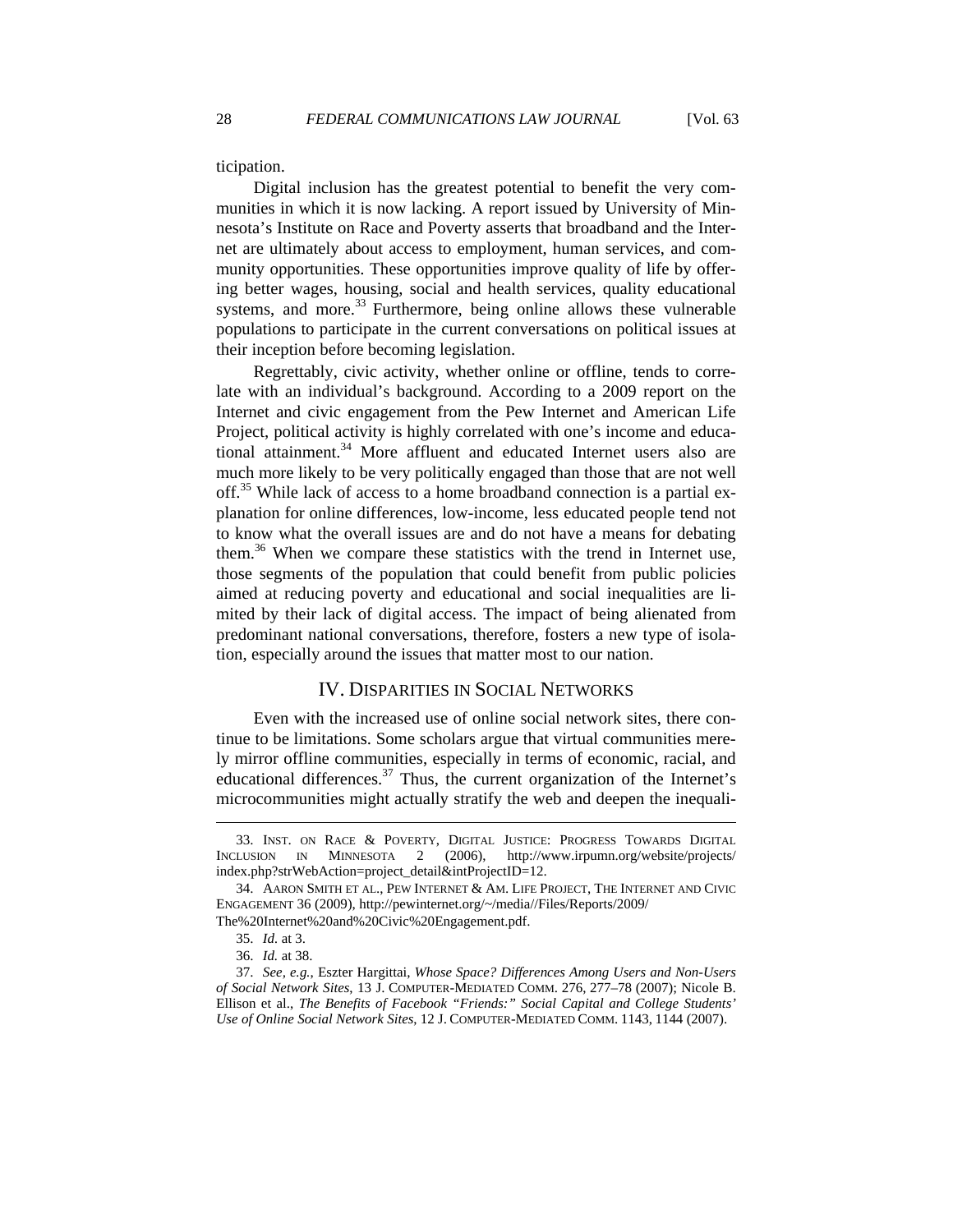ties that the nation seeks to narrow. Eszter Hargittai found, in her 2007 study about differences between social networking sites, that one's existing offline network not only serves to influence one's choice of social networks, but also places barriers to entry into new networks, especially when one's upbringing, race, or residence is identified.<sup>38</sup> In her evaluation of how college students used six popular social networking sites, she concluded that individuals were more likely to migrate to social networking sites with students from similar backgrounds because of the comfort of being around others like them.<sup>39</sup>

Researcher danah boyd, who studies how young people use the web, offered a similar theory by highlighting age, class, and race differences that surface between Facebook and MySpace teen users. boyd argues that Facebook teens tend to be the "good kids" who come from families where education and higher education are valued.<sup>40</sup> These young users are also "primarily white, but not exclusively. They are in honors classes, looking forward to the prom, and live in a world dictated by after school activities."<sup>41</sup>

In comparison, members of the popular MySpace social network predominantly dominated by entertainment content—are Latino, immigrant, "gangstas," and alternative kids that do not align with status quo expectations.

According to boyd's research, "[t]hese are kids whose parents didn't go to college, who are expected to get a job when they finish high school[] [and] ... plan to go into the military immediately after school[]."<sup>42</sup>

While the research in this area is evolving and more analysis needs to be undertaken, the clustering of people into online niche-based communities, even if subtle, is manifesting in social media. And many Internet users are leaning toward microcommunities that reflect their personal and professional experiences. While these locales have their place in our virtual social identities, more online applications and tools—especially those created through public-private partnerships—should facilitate broader exchanges between groups. These groups, in turn, influence more Internet users to embrace a range of opinions, needs, values, perspectives, and backgrounds that ultimately nurture more equitable solutions to public concerns.<sup>43</sup>

 <sup>38.</sup> *See generally* Hargittai, *supra* note 37.

 <sup>39.</sup> *Id.* at 290–91.

 <sup>40.</sup> danah boyd, *Viewing American Class Divisions Through Facebook and MySpace*, DANAH.ORG (June 24, 2007), http://www.danah.org/papers/essays/ClassDivisions.html.

 <sup>41.</sup> *Id.* 

 <sup>42.</sup> *Id.*

 <sup>43.</sup> The Obama Administration is currently promoting information transparency and collaboration through its Open Government initiative. The assumption in this Essay, however, is that more needs to be done to advance connections to make collaboration much more engaging.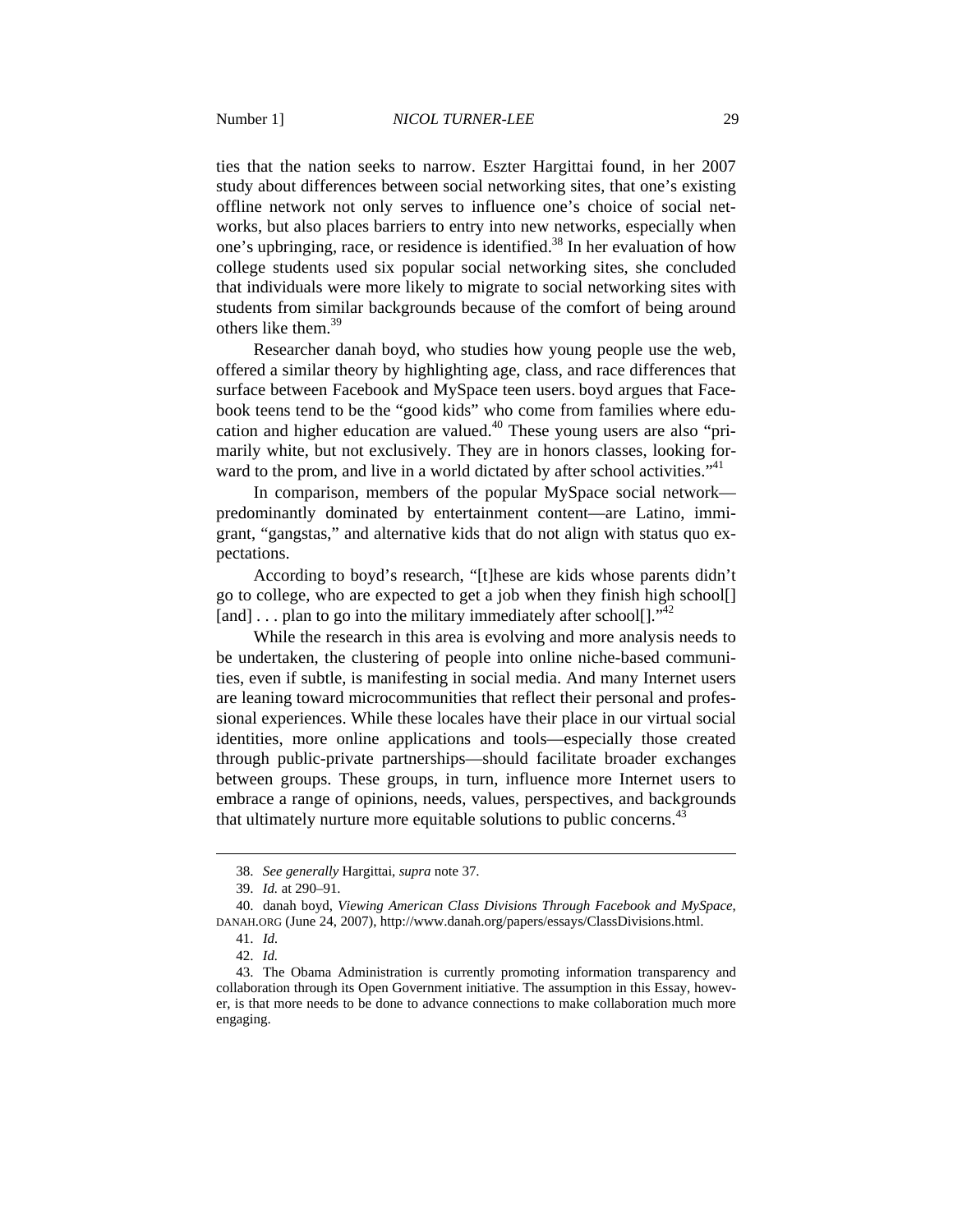## V. THE FUTURE OF CIVIC ENGAGEMENT

Tapping into the potential of citizens is becoming increasingly important in our society. In the *National Broadband Plan*, the FCC identified civic engagement as one of many core issues that needs to be powered by the expansion of broadband. In the *Plan*'s summary, the FCC states that "[b]roadband can inform our communities and increase the level of citizen participation to strengthen local communities and the fabric of America's democracy. It can also expand opportunities to weave citizen-based innovation and collaboration into our government."<sup>44</sup> Stating that civic engagement is the "lifeblood" of our democracy and the "bedrock" of its legitimacy, the *National Broadband Plan* offers concise recommendations that bring people closer to government, and government information and tools closer to the government's constituents. Broadband is perceived as enhancing democratic participation, particularly as it seeks to inform and advise the public and extend the reach of information about the governing process.

The rapid transition to a digital economy as discussed in this Essay does not come without challenges. In good conscience, policymakers and other civic leaders must seek out solutions that ensure a more just and equitable Internet that not only reflects the diversity of our nation but also encourages broad coalitions among different groups of people and their causes. Based upon the findings shared in this Essay, policymakers might consider the following approaches to ensure that citizens are fully represented in the deliberative exchanges that take place on the Internet.

First, policymakers, in partnership with web developers, should consider an Internet that empowers and engages people to institute social change. This might require a different approach to its design, and a new set of implementers to develop more applications and tools that encourage citizens to participate as deeply as those already plugged in. Imagine how people and information could be organized on the web if both hackers and activists worked together to build more progressive applications that fostered alliances around causes and not just people, and enabled opportunities for collective action, not just volunteerism or special interest affiliation. The web definitely has space for more groups like Meetup and MoveOn.org that are inspiring people to make a difference.

These implementers must also create innovative strategies for connecting people with others that fall outside of their familiar social networks, and encourage users to take more risks in building these types of coalitions. While government can influence the growth of these online communities and technology experts can design them, activists whose ex-

 <sup>44.</sup> *Broadband and Civic Engagement*, BROADBAND.GOV, http://www.broadband.gov/ issues/civic-engagement.html (last visited Nov. 15, 2010).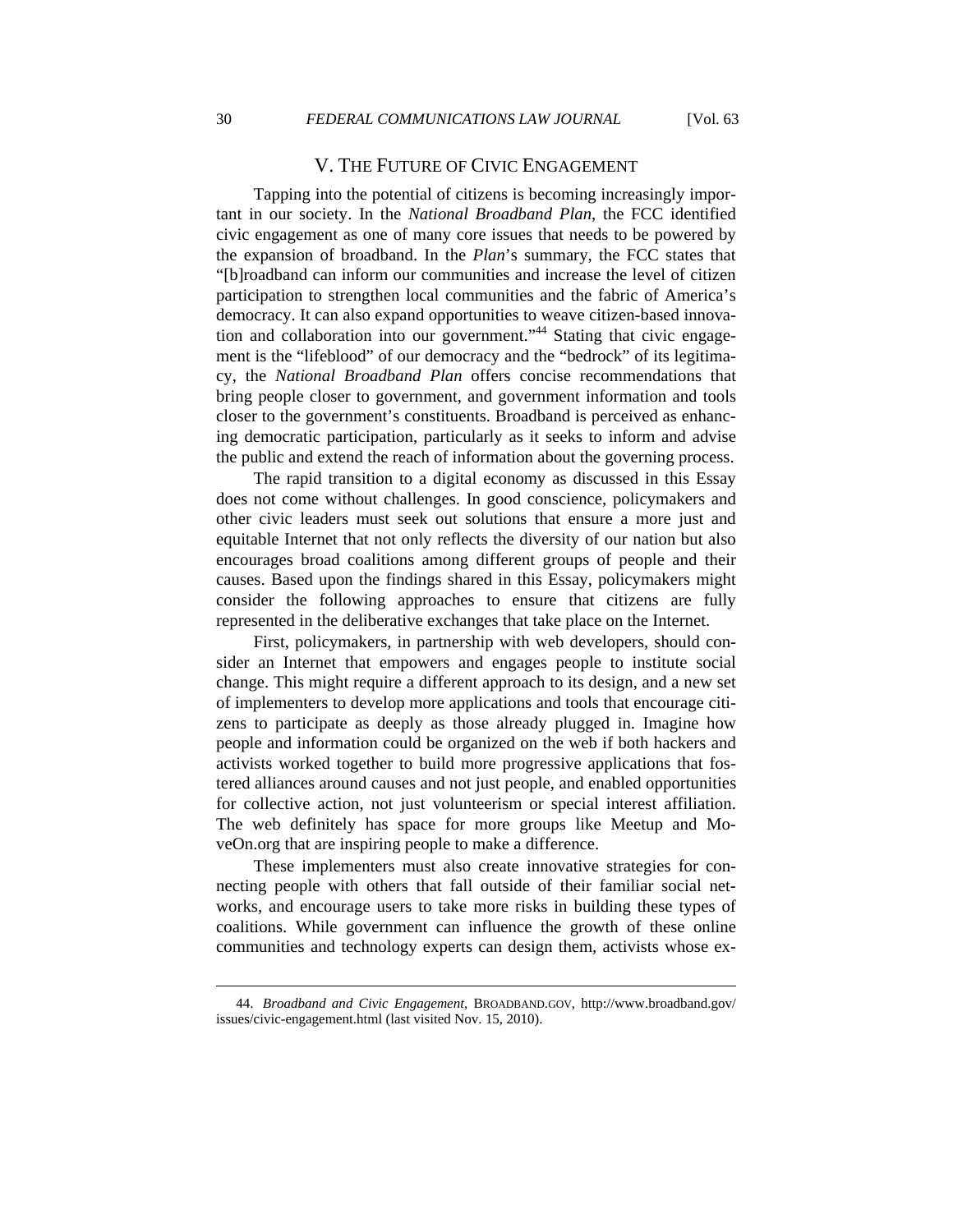pertise is to organize people must be included on the team of designers leading these types of public-benefit applications.

Second, for Americans to drive the future of our democracy through the Internet, we must seed more online macrocommunities, proportionate to those that are niche-based, to engage broad groups of people from all backgrounds, viewpoints, and interests. These groups must then work on common causes to alleviate domestic and global issues. These macrocommunities must also play a vital role in surfacing issues to key decision makers, not just to others within the same network.

Third, policymakers must accelerate access to high-speed broadband for underrepresented groups. If the online world is becoming the central destination for sharing, exchanging, and formulating opinions on issues that improve the nation, then all people need to be involved in the conversation. Promoting ubiquitous access and broadband adoption for all citizens must be a priority to ensure that a new information divide does not emerge as the next civil rights issue for marginalized groups. Gaining the maximum amount of diversity of background and opinion is also critical to positioning the Internet as the future of civic engagement. When the Internet simply mirrors the status quo, public issues and policies will only reflect the experiences of those introducing and debating them. Finding ways to attract more people to the web through programs that address the critical barriers to adoption, like a reformed Universal Service Fund (USF) to address cost barriers and hardware challenges, or incentives to the public and private sectors for the creation of public purpose content and applications, will lead to a more diverse online community and fuel richer political deliberations.

Fourth, it goes without saying that the value of relationships is still critical in a democracy. How we relate to one another both online and offline is at the core of civic engagement. When a person goes into a store, he or she forms a relationship with the sales associate. When a child goes to school, he or she develops a connection with the teacher. Though potent in form, the Internet cannot replace these offline experiences that govern how we interact in our society and the emotional attachment often associated with our relationships.

An example of personal interaction is when President Obama's campaign leveraged the Internet to contribute to his victory. The Obama campaign married digital tools with traditional forms of community organizing. Where people from the same community might have found each other on his website, they organized meetings at each other's homes or in community centers to advocate on behalf of his positions. Obama supporters used the web to identify districts where more door knocking needed to occur, and campaign e-mails were designed to bring more people into their movement. Traditional forms of community organizing and civic engage